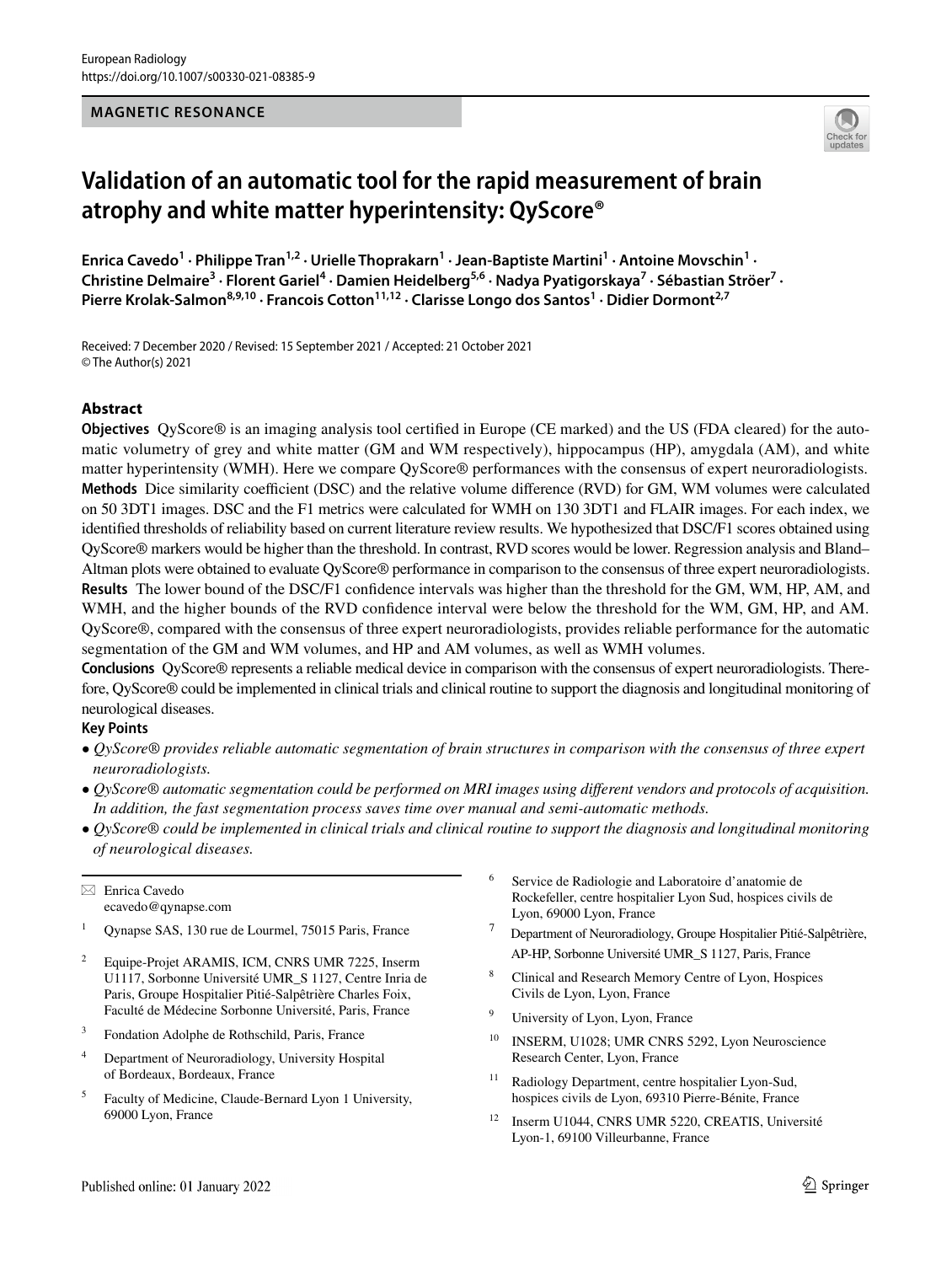**Keywords** Magnetic resonance imaging · White matter · Hippocampus · Automated quantifcation

## **Abbreviations**

| AD                | Alzheimer's disease                         |
|-------------------|---------------------------------------------|
| <b>ADNI</b>       | Alzheimer's Disease Neuroimaging            |
|                   | Initiative                                  |
| AM                | Amygdala                                    |
| <b>AVE</b>        | Absolute volume error                       |
| <b>DSC</b>        | Dice similarity coefficient                 |
| <b>FDA</b>        | Food and Drug Administration                |
| <b>FLAIR</b>      | T2 fluid attenuated inversion recovery      |
| <b>FTD</b>        | Frontotemporal dementia                     |
| <b>FTLDNI</b>     | Frontotemporal Lobar Degeneration           |
|                   | Neuroimaging Initiative                     |
| <b>GM</b>         | Grey matter                                 |
| HC                | Healthy controls                            |
| HP                | Hippocampus                                 |
| kNN               | K-nearest neighbors                         |
| <b>MC</b>         | Multiple sclerosis                          |
| <b>MCI</b>        | Mild cognitive impairment                   |
| <b>MRI</b>        | Magnetic resonance imaging                  |
| NINCDS/ADRD       | National Institute of Neurological and      |
|                   | <b>Communicative Disorders and Stroke</b>   |
|                   | and the Alzheimer's Disease and             |
|                   | <b>Related Disorders Association</b>        |
| <b>OASIS</b>      | Open Access Series of Imaging               |
|                   | <b>Studies</b>                              |
| <b>PD</b>         | Parkinson's disease                         |
| <b>PPMI</b>       | <b>Parkinson Progression Markers</b>        |
|                   | Initiative                                  |
| <b>RVD</b>        | Relative volume difference                  |
| SPM <sub>12</sub> | <b>Statistical Parametric Mapping soft-</b> |
|                   | ware v12                                    |
| <b>SVM</b>        | Support vector machines                     |
| <b>WM</b>         | White matter                                |
| <b>WMH</b>        | White matter hyperintensity                 |

# **Introduction**

Neurological disorders represent a major public health problem in Europe and the rest of the world [[1\]](#page-10-0). A systematic analysis for the Global Burden of Disease Study 2016 showed that neurological disorders were the leading cause of disability-adjusted life-years (worldwide 276 million) and the second leading cause of death (worldwide 90 million) [[2\]](#page-10-1).

Magnetic resonance imaging (MRI) technology and the development of MRI markers of neurological diseases have been improved substantially in both research and clinical environments over the last 30 years [[3\]](#page-11-6). Automated MRI segmentation methods have been used in addition to visual analysis and manual segmentation assessments [[4–](#page-11-7)[6](#page-11-8)],

improving the early diagnosis of neurological disease and the development of effective drugs  $[7-9]$  $[7-9]$ . In addition, large-scale multi-institutional research studies [[10](#page-11-2), [11\]](#page-11-3) have worked in synergy for the implementation of standardized imaging acquisition protocols in the research environment and clinical setting [[12,](#page-11-4) [13](#page-11-5)]. These advancements highlight a need for an MRI volumetric analysis tool suitable for routine clinical use. Few automated segmentation software are currently approved by regulatory agencies (such as the FDA) and therefore included in the clinical routine workfow.

To be validated and implemented in clinical practice, segmentation algorithms included in medical devices should demonstrate equal or better performance than the assessment performed by expert neuroradiologists. The present study aims to describe the comparison between the performance of the brain segmentation algorithms included in QyScore® and the manual segmentations or manual segmentation correction conducted by three expert neuroradiologists. Here we hypothesize that the segmentation algorithms included in QyScore® show reliable performance in comparison with the consensus of three expert neuroradiologists.

# **Materials and methods**

QyScore® is a CE-marked and FDA-cleared software, developed by Qynapse (<https://www.qynapse.com/>), that provides segmentation and volumetric measurements of grey matter (GM), white matter (WM), hippocampus (HP), and amygdala (AM) from 3DT1 images, as well as white matter hyperintensities (WMHs) from 3DT1 and FLAIR images. In addition, z-scores and percentiles are obtained from the comparison with a large normative database of healthy controls. The normative database includes cognitively intact individuals between the ages of 20 and 90 years, coming from European and North American databases [[10,](#page-11-2) [11](#page-11-3)] [\(https://brain-development.org/ixi-dataset;](https://brain-development.org/ixi-dataset) [https://www.](https://www.humanconnectome.org/study/hcp-young-adult) [humanconnectome.org/study/hcp-young-adult](https://www.humanconnectome.org/study/hcp-young-adult)). The full panel of MRI markers described above is quantified in 15 min per patient. It has a user-friendly interface, including 3D navigation of MRI images (Fig. [1](#page-2-0)). The outputs of the software include an electronic report and color overlays of the regional segmentation on the selected brain image for visualisation.

## **Populations and cohorts**

The experimental validation of QyScore® was performed using data from diferent cohorts: the Alzheimer's Disease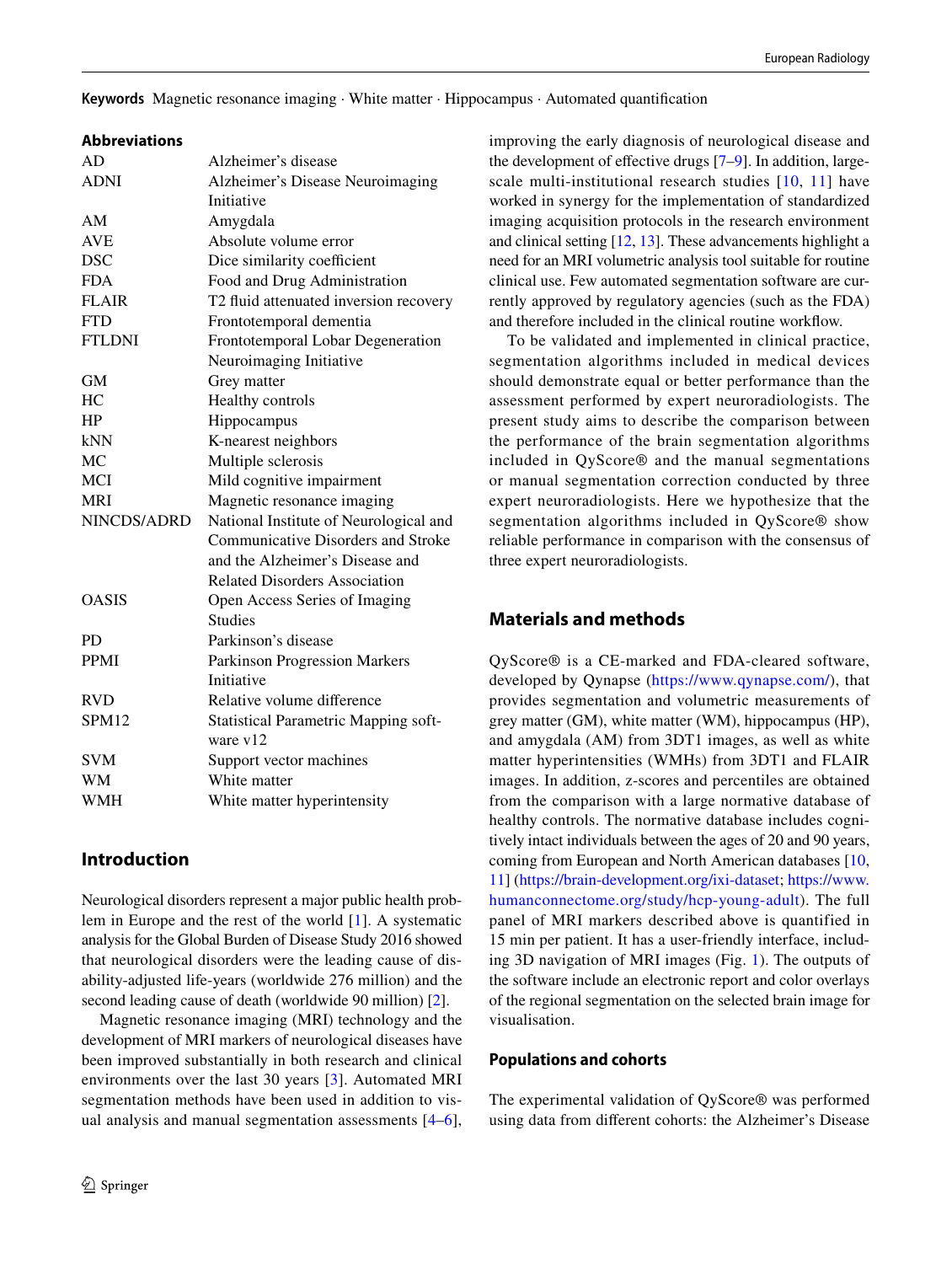

<span id="page-2-0"></span>**Fig. 1** QyScore® visual interface, including 3D image navigation and volumetric results, compared with a normative dataset of healthy individuals

Neuroimaging Initiative (ADNI) [[10](#page-11-2)], the Open Access Series of Imaging Studies (OASIS) [[14](#page-11-9)], the KIKI2009/ Kirby [[15](#page-11-10)], the Parkinson Progression Markers Initiative (PPMI) [\[11](#page-11-3)], the Frontotemporal Lobar Degeneration Neuroimaging Initiative (FTLDNI), the ANMerge dataset [\[16](#page-11-11)], and a public segmentation database of Multiple Sclerosis patients (LIMTS) [[17\]](#page-11-12). Data from three additional cohorts were incorporated to enrich the sample: the Clinically Isolated Syndrome–COGnitive (SCI-COG) cohort, the REAC-TIV database, and the MEMORA cohort.

We created three diferent databases: one for the measurement of GM and WM volumes, one for HP and AM volumes, and one for WMH volumes. Subjects in each database were well-balanced according to age (ranging from 20 to 90 years old), sex, scanner feld strength (1.5 T/3 T), and type of MRI acquisition (2D/3D for FLAIR images only). To ensure as broad a sample as possible in terms of volumetric measurements, we selected a heterogeneous population composed of healthy controls (HCs), mild cognitive impairment (MCI), Alzheimer's disease (AD), Parkinson's disease (PD), frontotemporal dementia (FTD), and multiple sclerosis (MS) patients.

The ADNI was launched in 2003 as a public–private partnership led by Principal Investigator Michael W. Weiner, MD. The primary goal of ADNI has been to test whether serial MRI, positron emission tomography (PET), biological markers, and clinical and neuropsychological assessment can be combined to measure the progression of MCI and AD. For up-to-date information, see [http://adni.loni.usc.edu/](http://adni.loni.usc.edu/www.adni-info.org) [www.adni-info.org](http://adni.loni.usc.edu/www.adni-info.org).

The Open Access Series of Imaging Studies (OASIS) is a project aimed at making MRI data sets of the brain freely available to the scientifc community. OASIS is made available by the Washington University Alzheimer's Disease Research Center, Dr. Randy Buckner at the Howard Hughes Medical Institute (HHMI) at Harvard University, the Neuroinformatics Research Group (NRG) at Washington University School of Medicine, and the Biomedical Informatics Research Network (BIRN). It provides cross-sectional MRI data in young, middle aged, non-demented, and demented older adults [\[14](#page-11-9)].

FTLDNI was funded through the National Institute of Aging and started in 2010. The primary goals of FTLDNI were to identify neuroimaging modalities and methods of analysis for tracking frontotemporal lobar degeneration and to assess the value of imaging versus other biomarkers in diagnostic roles. The principal investigator of FTLDNI was Dr. Howard Rosen, MD, at the University of California, San Francisco. The data are the result of collaborative efforts at three sites in North America. For up-to-date information on participation and protocol, please visit [http://memory.](http://memory.ucsf.edu/research/studies/nifd) [ucsf.edu/research/studies/nifd](http://memory.ucsf.edu/research/studies/nifd)

Clinical diagnostic criteria for each diagnosis considered were NINCDS/ADRDA and Clinical Dementia Rating Scale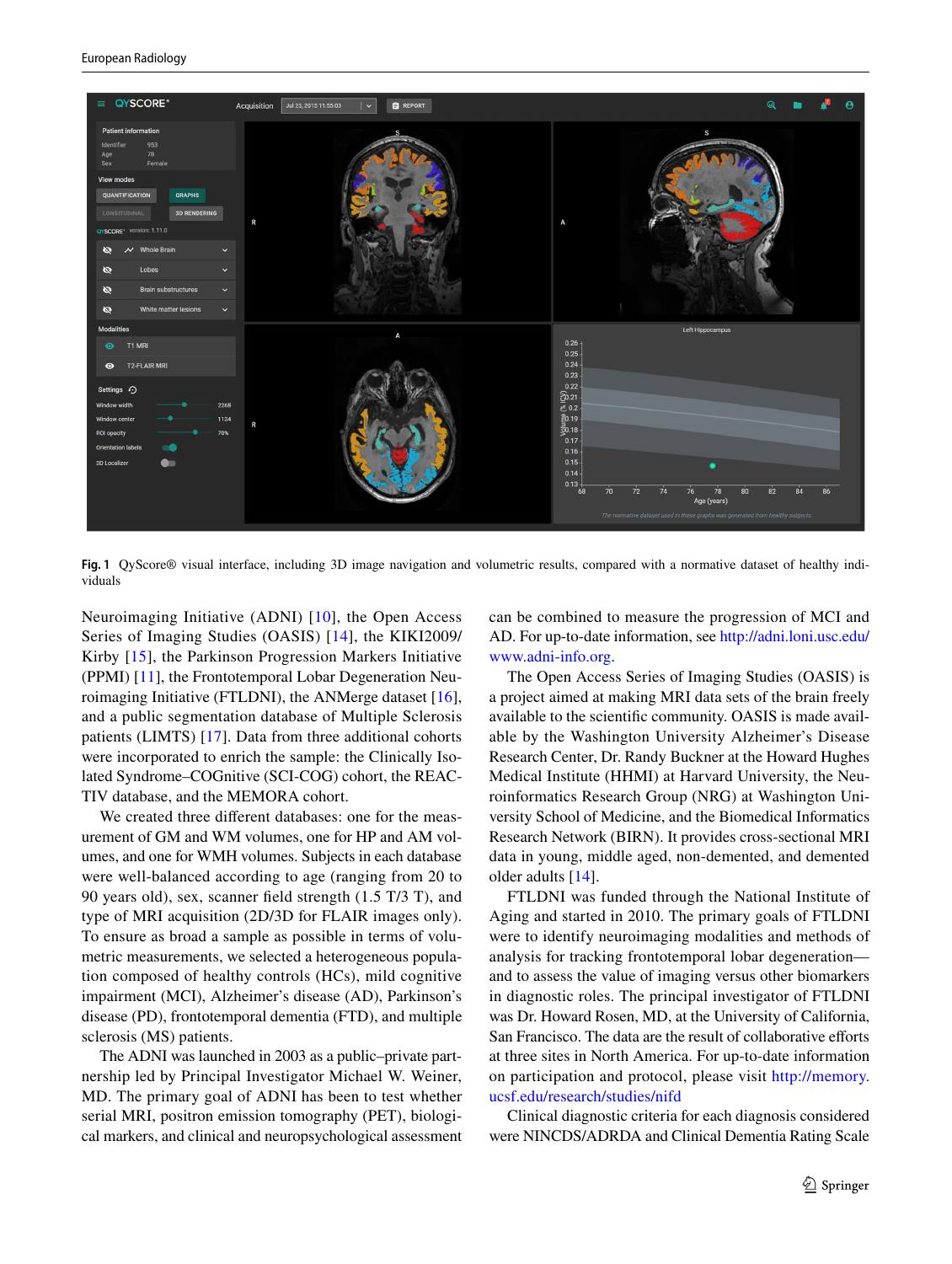|                                               | T1                                              |                                                 | T2FLAIR 2D                                      |                                                 | T2FLAIR 3D                                      |                                                 |
|-----------------------------------------------|-------------------------------------------------|-------------------------------------------------|-------------------------------------------------|-------------------------------------------------|-------------------------------------------------|-------------------------------------------------|
|                                               | Ideal                                           | Tolerated                                       | Ideal                                           | Tolerated                                       | Ideal                                           | Tolerated                                       |
| Voxel size in plane ( $mm \times mm$ ) [1, 1] |                                                 | Min: [0.43, 0.43]<br>Max: $[1.5, 1.5]$          | [1, 1]                                          | Min: [0.43, 0.43]<br>Max: $[1.1, 1.1]$          | [1, 1]                                          | Min: [0.43, 0.43]<br>Max: $[1.1, 1.1]$          |
| Field of view (mm)                            | x: [152, 340]<br>y: [220, 340]<br>z: [152, 340] | x: [144, 500]<br>v: [170, 340]<br>z: [132, 340] | x: [152, 340]<br>y: [220, 340]<br>z: [152, 340] | x: [144, 500]<br>v: [170, 340]<br>z: [132, 340] | x: [152, 340]<br>y: [220, 340]<br>z: [152, 340] | x: [144, 500]<br>y: [170, 340]<br>z: [132, 340] |
| Slice thickness (mm)                          |                                                 | Min: 0.68<br>Max: 2                             | 3.3                                             | Min: 2<br>Max: $5$                              |                                                 | Min: 0.8<br>Max: 2                              |
| Interslice gap (mm)                           | 0.0                                             | $Min: -1.0$<br>Max: 0                           | 0.0                                             | Min: 0.0<br>Max: 1.0                            | 0.0                                             | $Min: -1.0$<br>Max: 0                           |
| Interpolation                                 | N <sub>0</sub>                                  | Yes                                             | N <sub>0</sub>                                  | Yes                                             | No                                              | Yes                                             |
| Acquisition direction                         | Sagittal                                        | Axial, Coronal                                  | Axial                                           | Coronal, Sagittal                               | Sagittal                                        | Axial, Coronal                                  |
| Acquisition type                              | 3D                                              | 2D with isotropic voxel                         | 2D                                              | 2D                                              | 3D                                              | 3D                                              |
| Field strength                                | 1.5T, 3T                                        | 1.5T, 3T                                        | 1.5T, 3T                                        | 1.5T, 3T                                        | 1.5T, 3T                                        | 1.5T, 3T                                        |

<span id="page-3-0"></span>**Table 1** Recommended neuroimaging parameters for analyzing QyScore® markers

 $(CDR) = 1$  for AD [\[14](#page-11-9), [18](#page-11-13)]. PD was defined according to the features described by Marek and colleagues [[11\]](#page-11-3). FTD was defned according to frontotemporal dementia consortium criteria [[19\]](#page-11-14) and MS, according to Polman and colleagues [\[20\]](#page-11-15).

# 3D T1-weighted MRI images, used to quantify atrophy, were acquired either on 1.5 T or 3 T scanners, using exclusively gradient-echo 3D sequences. FLAIR images, used to quantify white matter hyperintensities, were acquired on 3 T scanners either in 2D or 3D.

# **MRI data**

QyScore® analysis can be performed using MRI sequences with recommended acquisition parameters on 1.5- and 3-Tesla (1.5 T and 3 T) scanners, as reported in Table [1.](#page-3-0) More specifcally, the software retrieves DICOM MRI data (non-contrast 3DT1 series acquired using 1.5 T or 3 T scanners and T2 fuid attenuated inversion recovery (FLAIR) series acquired using 3-Tesla scanners) from a DICOM server and sends them to an analysis server.

From the analysis server, before computing MRI analysis, QyScore® performs a quality check of MRI parameters to verify that the parameters are in line with the ones recommended (Table [1\)](#page-3-0). The range of recommended parameters was selected for their suitability in a clinical routine setting. The analysis is performed if the parameters are within the "ideal" or "tolerated" ranges, as described in Table [1](#page-3-0). When the acquisition parameters are not in line with the ones recommended, QyScore® does not perform the analysis. Then, QyScore® performs the automatic segmentation of GM, WM, HP, AM, and WMH.

For the present study, images were acquired using MRI scanners from diferent manufacturers: General Electric Healthcare (GE), Siemens Medical Solutions, Philips Medical Systems.

# **Automated Qyscore® imaging markers**

All QyScore® imaging markers (GM, WM, HP, AM, and WMH volumes) are widely employed in the imaging field as markers of brain atrophy [[21](#page-11-16)–[24](#page-11-17)] and white matter hyperintensities [[24](#page-11-17)]. The algorithms used for volume calculation are based on existing segmentation methods, as described in detail below. Fifteen minutes are needed for the segmentation of all structures (less than 10 min for T1-weighted MRI images only). Whole GM and WM volumes were quantified using the Statistical Parametric Mapping software v12 (SPM12). SPM is a software highly used for GM and WM segmentation both in research and in clinical data [[25](#page-11-18)]. Hippocampus and AM volumes were measured using an improved version of SACHA (Segmentation Automatique Compétitive de l'Hippocampe et de l'Amygdale), a fast and fully automatic hybrid segmentation tool previously described in detail [[26,](#page-11-19) [27](#page-11-20)].

White matter hyperintensity volumes were measured using a method based on the WHASA (White matter Hyperintensities Automated Segmentation Algorithm) automatic segmentation method [[28\]](#page-11-21).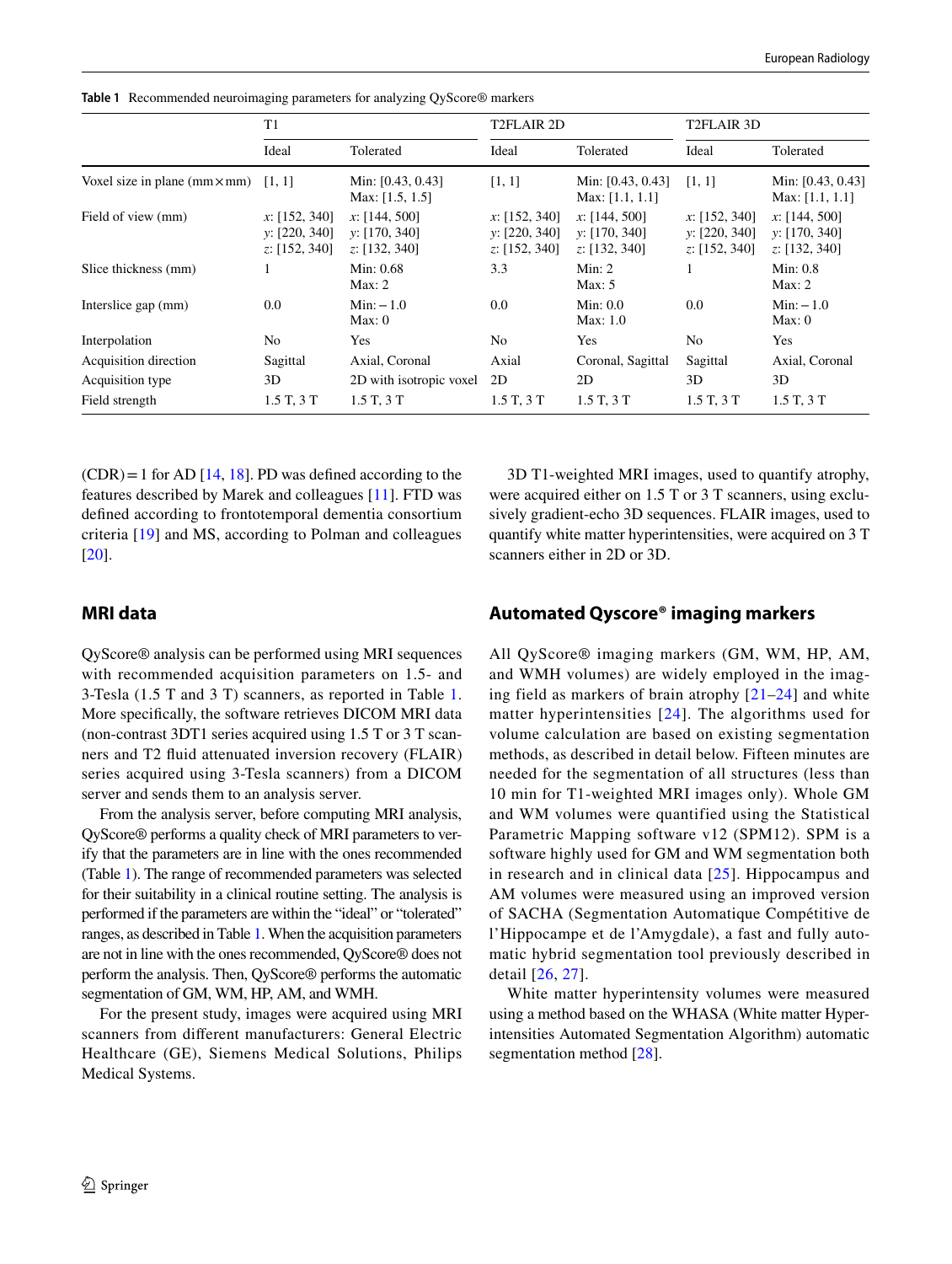# **Expert consensus on manual segmentation and semi‑automatic assessment of imaging markers**

# **Grey matter, white matter, hippocampus, and amygdala volumes**

Three expert neuroradiologists manually edited and corrected the segmentation of GM and WM (rater's initials: C.S., N.P., S.S.). First, GM and WM segmentations were performed using Freesurfer [\[29](#page-11-22)]. Then, GM and WM segmentations were corrected using the software ITK-SNAP according to their experience. Since no protocols were found in the literature, we asked clinicians to check the segmentation automatically performed to identify important segmentation errors, mainly at the cortex level.

Three expert neuroradiologists manually delineated HP and AM according to the anatomical constraints described by Chupin and colleagues [\[26](#page-11-19)].

For each marker considered (GM, WM, HP, and AM), we established a consensus from the corrections/segmentations obtained from the expert tracers by the Simultaneous Truth and Performance Level Estimation (STAPLE) algorithm. The STAPLE algorithm considers a collection of segmentations and computes a probabilistic estimate of the true segmentation by estimating an optimal combination of the segmentations  $[30]$  $[30]$ . The consensus was obtained using the Computational Radiology Kit (CRKIT) software that includes the STAPLE algorithm.

<span id="page-4-0"></span>**Table 2** Thresholds considered for each reliability measure

| QyScore <sup>®</sup> markers | Thresholds |      |                           |     |  |  |
|------------------------------|------------|------|---------------------------|-----|--|--|
|                              | <b>DSC</b> |      | $RVD$ (%) $AVE$ (mL) $F1$ |     |  |  |
| <b>GM</b>                    | 0.8        | 9.59 |                           |     |  |  |
| WM                           | 0.8        | 9.18 |                           |     |  |  |
| HP                           | 0.7        | 31.5 |                           |     |  |  |
| AM                           | 0.7        | 31.5 |                           |     |  |  |
| WMH low $(< 5$ mL)           | 0.27       |      | 2                         |     |  |  |
| WMH medium<br>$(5-15$ mL)    | 0.51       |      | 5                         |     |  |  |
| WMH high (15-<br>30 mL)      | 0.64       |      | 10                        |     |  |  |
| WMH very high<br>$(>30$ mL)  | 0.67       |      | 15                        |     |  |  |
| WMH whole sample             | 0.47       |      |                           | 0.3 |  |  |

*Abbreviations*: *GM* grey matter, *WM* white matter, *HP* hippocampus, *AM* amygdala, *WMH* white matter hyperintensity, *DSC* dice similarity coefficient, *RVD* relative volume difference, *AVE* absolute volume error, *SD* standard deviation. Values in parentheses indicate references

#### **White matter hyperintensity volume**

Some of the data used for the validation of WHASA are publicly available  $(N=30)$  [[17](#page-11-12)]. We used the consensus derived from the WMH manual segmentation of three anonymous expert raters reported in the manuscript of Lesjak and colleagues  $[16]$  $[16]$  $[16]$ . On the remaining data ( $N=100$ ), segmentations were frst initiated using the Lesion Segmentation Toolbox (LST) [\[31](#page-11-24)], then three expert neuroradiologists (rater's initials: C.D., D.H., N.P.) manually corrected the WMH segmentation. The consensus among raters was obtained using the STAPLE algorithm.

## **Measures of reliability**

The reliability measures considered for the validation of QyScore® imaging markers were the dice similarity coefficient (DSC) and the relative volume difference (RVD) for GM, WM, HP and AM segmentations. The DSC, the absolute volume error (AVE), and the F1 metrics were considered for WMH segmentation. For each measure of reliability related to a QyScore® marker, we identifed from the literature the performances of other segmentation methods comparable to QyScore®. As reported in Table [2](#page-4-0) [\[26](#page-11-19), [32–](#page-11-25)[40\]](#page-12-0), we averaged their performances to set fair values of reliability. We then considered these values of reliability as thresholds for the subsequent statistical analysis.

#### **Dice similarity coefficient**

The DSC [[35\]](#page-11-26) is the most frequently used statistical validation metric employed to evaluate the performance of both the reproducibility of manual segmentations/ corrections and the spatial overlap accuracy of automated segmentation methods [\[4](#page-11-7)]. We identifed from the literature DSC thresholds for each QyScore® marker to test our statistical hypothesis as reported in Table [2](#page-4-0). The values identifed in Table [2](#page-4-0) are usually considered an excellent match between two segmentations and are in line with the values reported in previous studies [\[32](#page-11-25)]. The DSC threshold for WMH segmentation was defned based on four categories of lesions load: low  $(< 5$  mL), medium  $(5-15 \text{ mL})$ , high  $(15-30 \text{ mL})$ , very high  $(>30) \text{ mL}$ ). The DSC thresholds for these four categories of WMH were obtained by averaging the DSC values reported in the supplementary material of the study by Commowick [[34\]](#page-11-27) et al. for each category considered. Categories and DSC thresholds are described in Table [2](#page-4-0).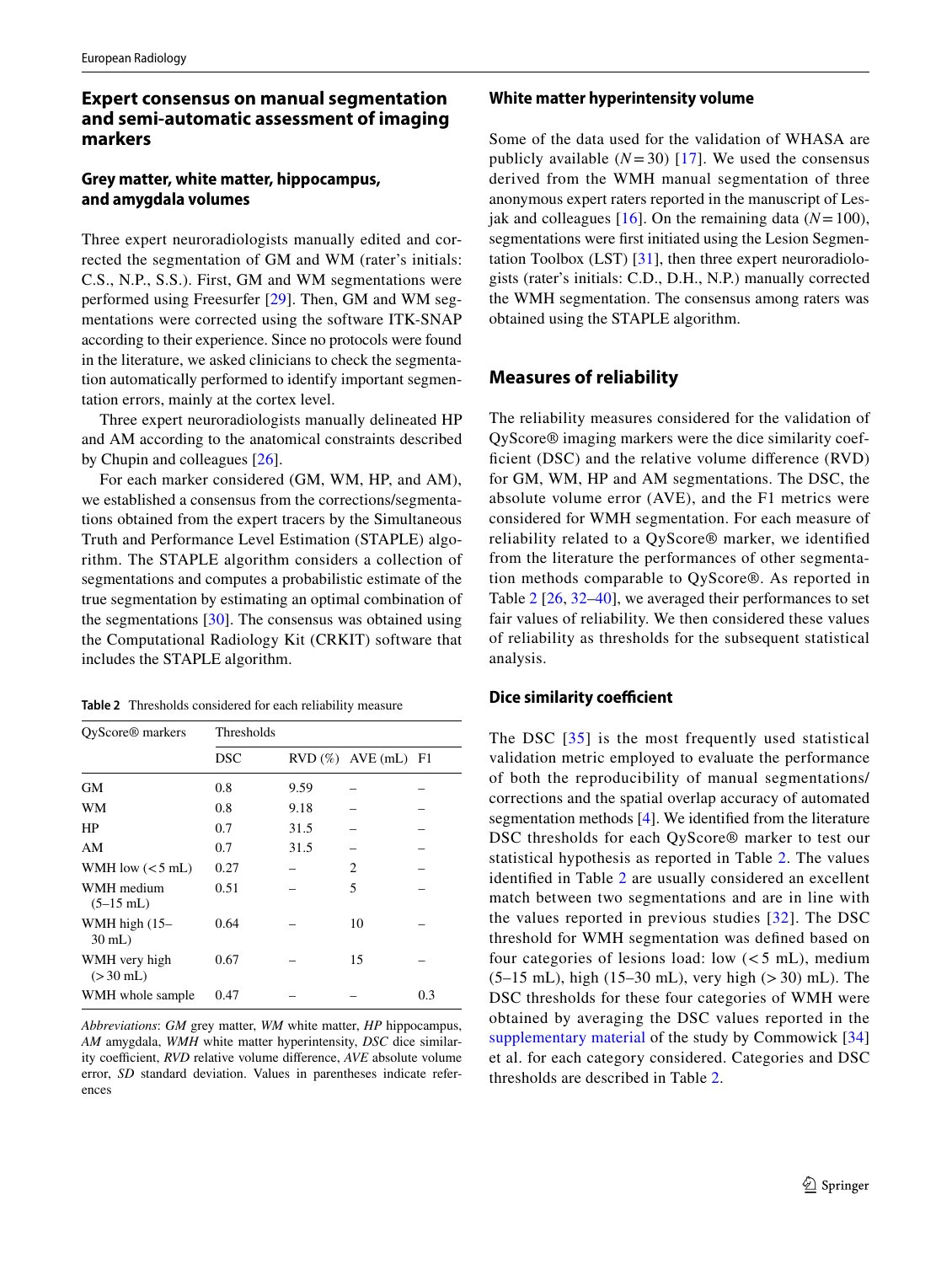#### **The relative volume diference**

We calculated the RVD between the volume of the structure automatically segmented and the volume obtained from the consensus of the three expert neuroradiologists. The RVD threshold (Table [2](#page-4-0)) was obtained among the diferent RVD values acquired from freeware packages widely used by experts and described in the manuscript of Mendrik and colleagues [\[41\]](#page-12-1). To the best of our knowledge, this study is the only one reporting several RVD values for GM and WM segmentation [[41](#page-12-1)]. RVD thresholds for the HP and AM, reported in Table [2](#page-4-0), represent the average of RVDs from a selection of studies published in the literature [\[36,](#page-12-2) [37](#page-12-3), [42](#page-12-4)[–46](#page-12-5)].

## **The absolute volume error and the F1 score**

We measured the AVE and F1 score exclusively for WMH. Evaluation of WMH detection relies on determining how many WMH have been correctly or incorrectly detected. The F1-score ranges from 0 to 1 and provides an idea of the detection performance (perfect detection: 1). It is calculated from (i) the number of WMH in each segmentation (expert consensus and QyScore® automatic segmentation), (ii) the number of WMH correctly detected from the experts' consensus, and (iii) the number of WMH in the automatic segmentation for which there is a WMH from the consensus, as suggested by Commowick and colleagues [[34](#page-11-27)].

Thresholds for both metrics (AVE and F1 score) for WMH were defined using the values reported in the supplementary material of the study conducted by Commowick and colleagues [[34\]](#page-11-27) (Table [2\)](#page-4-0).

## **Statistical analysis**

The validity of QyScore® imaging markers was tested in comparison to the consensus obtained by three experts. We identifed thresholds of reliability measures based on the

performances reported in the literature from other similar segmentation methods (Table [2](#page-4-0)). The null hypothesis was that the measures of comparison DSC/F1 scores (the higher, the better) were equal to/below the chosen threshold—and the alternative hypothesis was that the metrics were higher, indicating improved accuracy when comparing QyScore® with the consensus obtained by three experts. For DSC and F1 scores, the lower bound of the 97.5% confdence interval was compared to the threshold, indicating that the DSC and F1 scores obtained using QyScore® were signifcantly better to the DSC and F1 scores reported in the literature for similar segmentation methods. For RVD and AVE (the lower, the better), the null hypothesis was that the metrics were equal to/above the threshold, and the alternative hypothesis is that the metrics were lower. The upper bound of the 97.5% confdence interval was compared to the threshold, indicating that the RVD and AVE obtained using QyScore® were signifcantly inferior to the RVD and AVE reported in the literature for similar segmentation methods.

Furthermore, we compared volumes obtained from the automated QyScore® imaging markers with the consensus obtained by three experts using regression analysis and Bland-Altmann plots.

We used the following library in Python to perform statistical analysis: Scikit-learn ([http://scikit-learn.org/sta](http://scikit-learn.org/stable/)[ble/](http://scikit-learn.org/stable/)), version 0.19.1; Scipy [\(https://www.scipy.org/](https://www.scipy.org/)), version 0.17.0; NumPy ([http://www.numpy.org/\)](http://www.numpy.org/), version 1.14.3; Nipype ([https://nipype.readthedocs.io\)](https://nipype.readthedocs.io), version 1.1.2.

## **Results**

All 180 MRI images passed the quality control performed by QyScore®.

Table [3](#page-5-0) describes the main features of each database's selection criteria and the mean absolute volume of each QyScore® marker. Each database was furthermore constituted of HC and clinical patients as follows: GM and WM database (24 HC, 2 AD, 2 MS, 2 PD), HP and AM database

<span id="page-5-0"></span>**Table 3** Distribution of selection criteria (sex, age, magnetic feld, type) in each database and absolute volumes of QyScore® markers

| Database             |    | Volumes $(mL)$ (mean $(sd)$ ) | Sex (M/W) | Age mean (sd) | Magnetic field<br>$(1.5 \text{ T}/3 \text{ T})$ | Type $(2D/3D)$ |
|----------------------|----|-------------------------------|-----------|---------------|-------------------------------------------------|----------------|
| GM and WM $(N=30)$   | GМ | 672.67 (82.02)                | 16/14     | 53.51 (20.48) | 15/15                                           | 0/30           |
|                      | WМ | 462.19 (51.85)                |           |               |                                                 |                |
| HP and AM $(N=50)^*$ | HP | 5.83(0.71)                    | 27/23     | 52.84 (20.40) | 24/26                                           | 0/50           |
|                      | AM | 2.90(0.43)                    |           |               |                                                 |                |
| WMH $(N=130)$        |    | 18,76 (17,62)                 | 60/70     | 62.95(19.35)  | 0/130                                           | 70/60          |

*Abbreviations*: *M* men, *W* women, *GM* grey matter, *WM* white matter, *HP* hippocampus, *AM* amygdala, *WMH* white matter hyperintensity, *sd* standard deviation

\*The 30 images included for the GM and WM analysis were also included in the dataset for the HP and AM analysis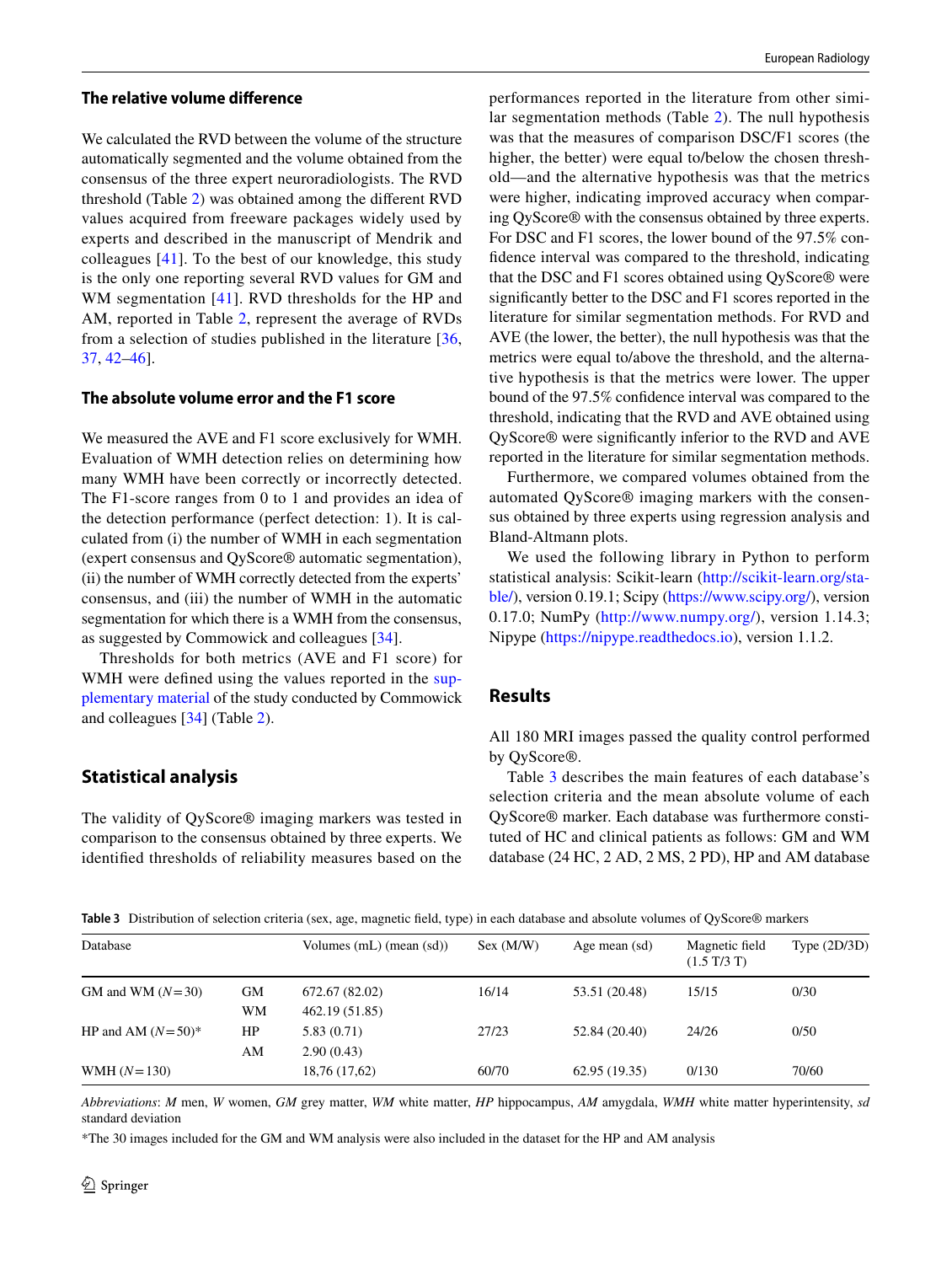<span id="page-6-0"></span>**Table 4** Average measures and standard deviations of overlap and volumetric agreement between the segmentation performed by each neuroradiologist and their consensus obtained using the STAPLE algorithm for each QyScore® marker

|               |                 | <b>DICE</b> | <b>RVD</b>    | <b>AVE</b> | F1         |
|---------------|-----------------|-------------|---------------|------------|------------|
| $GM (N=30)$   | Manual tracer 1 | 0.99(0.01)  | 0.18(0.33)    |            |            |
|               | Manual tracer 2 | 0.99(0.01)  | 0.08(0.06)    |            |            |
|               | Manual tracer 3 | 1.00(0.01)  | 0.04(0.04)    |            |            |
| $WM (N=30)$   | Manual tracer 1 | 0.99(0.01)  | 0.15(0.43)    |            |            |
|               | Manual tracer 2 | 0.99(0.08)  | 0.09(0.08)    |            |            |
|               | Manual tracer 3 | 0.99(0.01)  | 0.07(0.07)    |            |            |
| HP $(N=50)$   | Manual tracer 1 | 0.98(0.07)  | 1.38(2.00)    |            |            |
|               | Manual tracer 2 | 0.97(0.01)  | 2.67(3.24)    |            |            |
|               | Manual tracer 3 | 0.95(0.01)  | 3.85(2.27)    |            |            |
| AM $(N=50)$   | Manual tracer 1 | 0.90(0.11)  | 7.91 (10.59)  |            |            |
|               | Manual tracer 2 | 0.86(0.11)  | 12.59 (12.78) |            |            |
|               | Manual tracer 3 | 0.89(0.11)  | 5.56 (6.94)   |            |            |
| WMH $(N=100)$ | Manual tracer 1 | 0.88(0.12)  |               | 2.70(4.75) | 0.83(0.16) |
|               | Manual tracer 2 | 0.85(0.18)  |               | 2.51(3.21) | 0.70(0.23) |
|               | Manual tracer 3 | 0.77(0.21)  |               | 1.50(1.80) | 0.62(0.27) |

*Abbreviations*: *GM* grey matter, *WM* white matter, *HP* hippocampus, *AM* amygdala, *WMH* white matter hyperintensity, *DSC* dice similarity coefficient, *RVD* relative volume difference, *AVE* absolute volume error; values in parentheses indicate standard deviation

(37 HC, 4 AD, 6 MS, 3 PD), WMH database (20 HC, 49 AD, 6 FTD, 45 MS, 2 PD, 10 with MCI). The type of manufacturers used for the acquisition of the MRI images was distributed among GM and WM database (2 GE, 9 Philips, 19 Siemens), HP and AM database (4 GE, 13 Philips, 33 Siemens), WMH database (30 GE, 26 Philips, 74 Siemens). Consensus results and the contribution of each expert neuroradiologist EW reported in Table [4.](#page-6-0)

## **Validation results for GM and WM segmentations**

Comparison with the experts' consensus showed that GM and WM segmentations, obtained using QyScore®, displayed the lower bound of the DSC confdence intervals (GM 97.5% CI: 0.848, 0.866; WM 97.5% CI: 0.892, 0.907 respectively) above the DSC threshold (0.8), as well as the higher bounds of the RVD confdence interval (GM 97.5% CI: 5.578, 8.464; WM 97.5% CI: 2.985, 6.425) below the RVD threshold (9.59% for the GM and 9.18% for the WM respectively). We found consistent results after the stratifcation by feld strength; the mean DSC for the GM was equal to 0.87 for 1.5 T and 0.86 for 3 T; the mean DSC for the WM was equal to  $0.92$  for  $1.5$  T and  $0.90$  for  $3$  T. Coefficient of determination was equal to 0.91 for the GM and 0.92 for the WM (Fig. [2A](#page-8-0)), whilst the means (95% confdence interval (CI)) of Bland–Altman plots were−36.51 (95% CI: 35.39,−108.42) for GM and 13.33 (95% CI: 63.04,−36.38) for WM (Fig. [2B](#page-8-0)).

# **Validation results for HP and AM segmentations**

HP and AM segmentations showed the lower bound of the DSC confdence intervals (HP 97.5% CI: 0.801, 0.818; AM 97.5% CI: 0.763, 0.786 respectively) above the DSC threshold (0.7), as well as the higher bounds of the RVD confdence interval (HP 97.5% CI: 20.886, 24.648; AM 97.5% CI: 9.203, 15.023) below the RVD threshold (31.5%). We found consistent results after the stratifcation by feld strength; the mean DSC for the HP was equal to 0.81 for 1.5 T and 0.80 for 3 T; the mean DSC for the AM was equal to 0.75 for 1.5 T and 0.76 for 3 T.

Coefficient of determination was equal to  $0.72$  for the HP and 0.52 for the AM (Fig. [2A](#page-8-0)), while the means (95% CI) of Bland–Altman plots were−1.63 (95% CI:−0.93,−3.23) for HP and 0.02 (95% CI: 0.86,−0.81) for AM (Fig. [2B\)](#page-8-0).

## **Validation results for WMH segmentations**

As with the previous markers, WMH segmentations also satisfed the alternative hypothesis for each comparison considered. As reported in Table [5](#page-8-1), for all the WMH load considered, the lower bound of the DSC confdence intervals was above the DSC threshold, and the higher bound of the AVE confdence interval was below the AVE threshold.

Coefficient of determination was equal to  $0.97$  (Fig. [2A](#page-8-0)), while the mean (95% CI) of Bland–Altman plot was−2.16 (95% CI: 11.17,−6.84) (Fig. [2B\)](#page-8-0).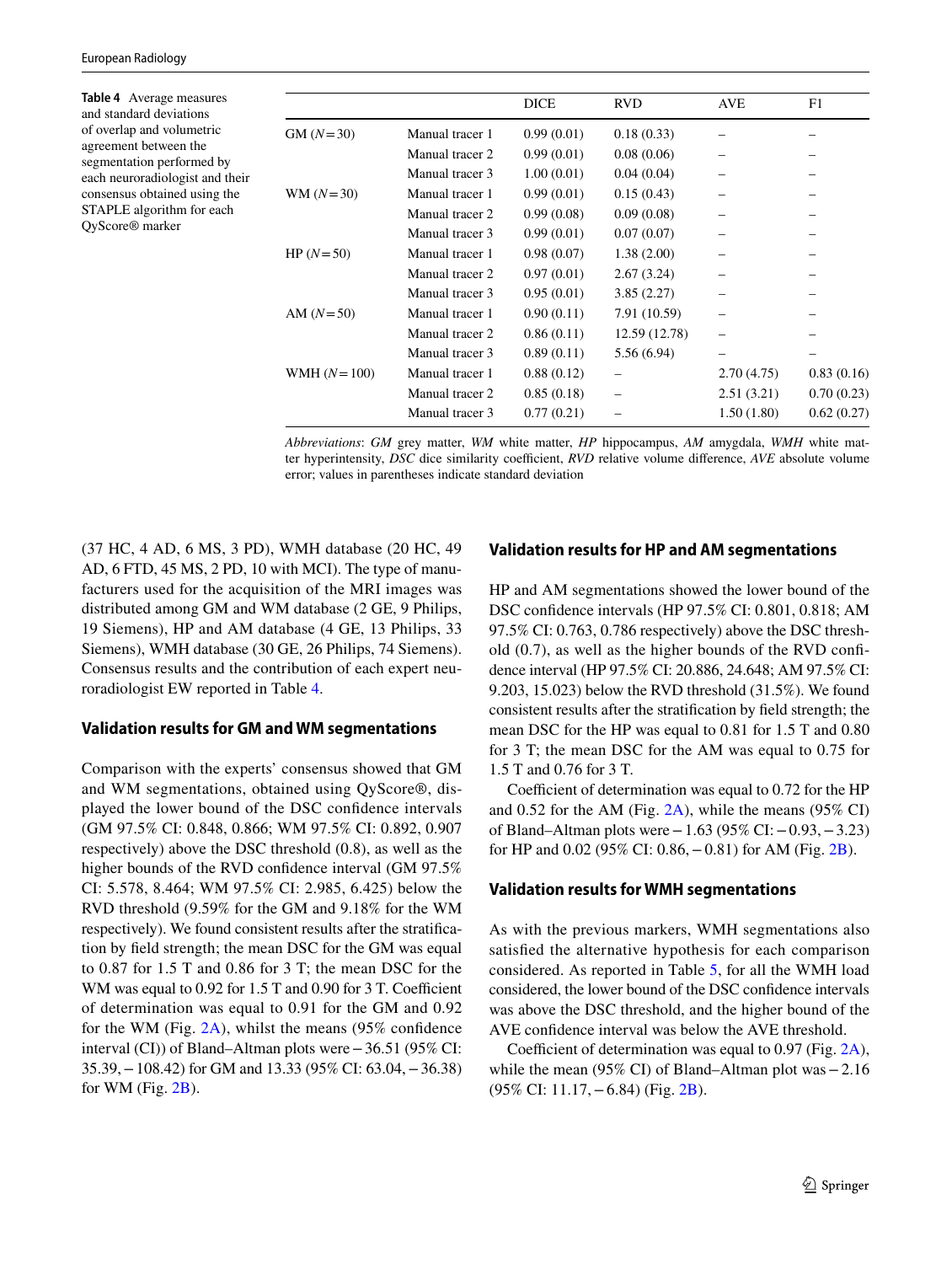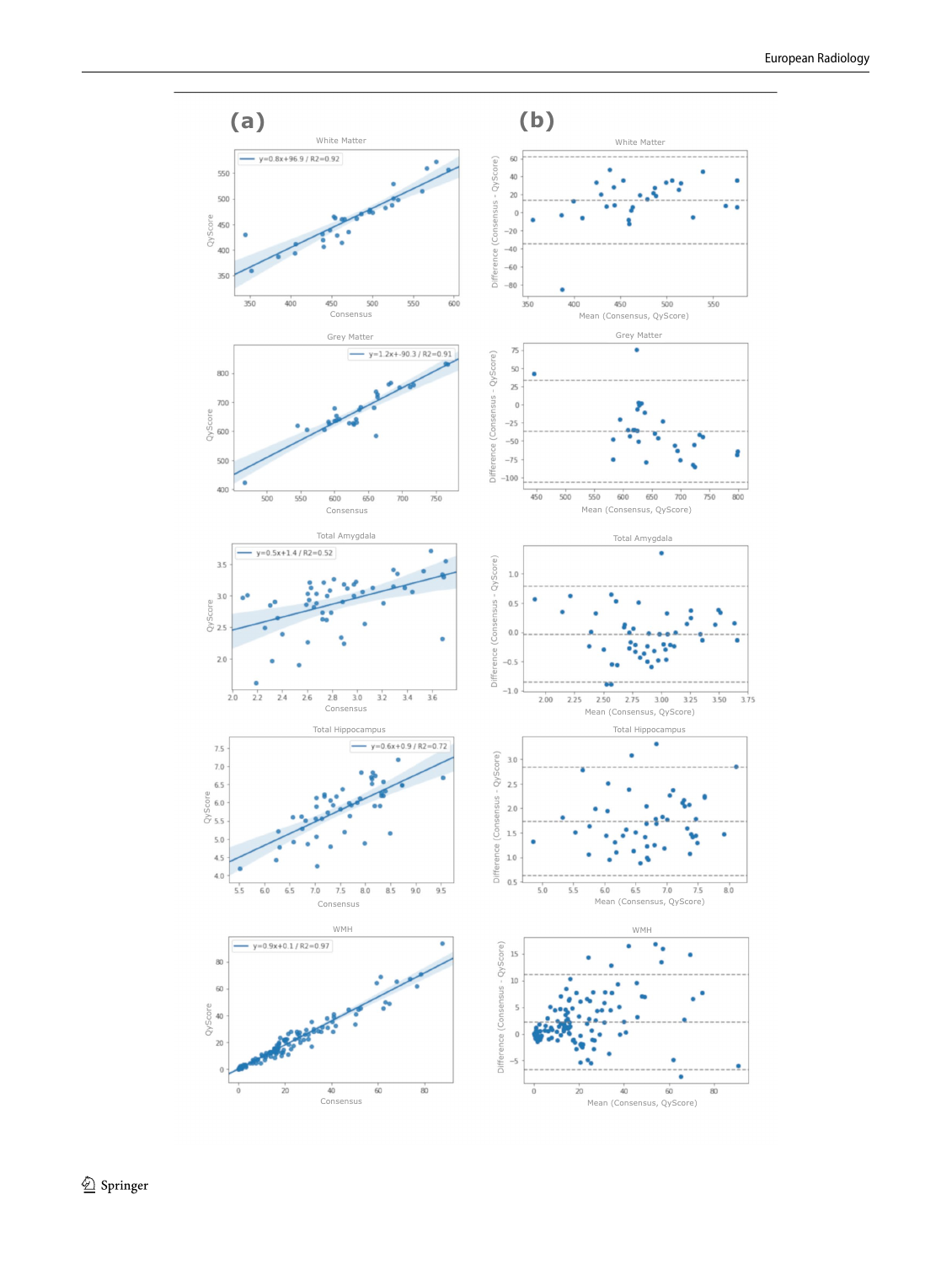<span id="page-8-0"></span>**Fig. 2** Scatterplots from regression analysis (**a**) and Bland–Altman ◂ plots (**b**) showing good concordance between QyScore® markers and the consensus from the expert raters

#### **Discussion**

Our results showed that the fully automatic tool, QyScore®, accurately measures brain imaging markers such as GM, WM, HP, AM, and WMH volumes. In comparison with the consensus of three expert neuroradiologists, QyScore® showed good concordance for all its imaging markers: GM, WM, HP, AM, and WMH—as depicted by the Bland–Altman plots and similarity measures. These results support the reliability of QyScore® compared with the experts' consensus in segmenting brain structure essentials for detecting brain atrophy in several brain diseases such as Alzheimer's, Parkinson's, and multiple sclerosis. The value of reliability indices (DSC, AVE, RVD, F1), obtained from the comparison between QyScore® and the consensus from three expert neuroradiologists, satisfed the alternative hypothesis for each comparison considered. Thresholds were set based on data present in the literature using other automatic segmentation methods, suggesting that QyScore® performs equally to or better than other automated methods currently used in the research context. In addition, results obtained by QyScore® are consistent using T1-weighted and FLAIR sequences from common clinical platforms and regardless of feld strength for T1-weighted images.

#### **Grey matter and white matter**

The performance of markers quantifed using QyScore® is in accordance with the currently available methods for the automatic segmentation of brain MRI described in the literature.

In particular, results from the MRBrainS challenge comparing automatic and semi-automatic methods to segment GM and WM to the gold standard—concluded that SPM12 was the most robust, accurate, and fastest algorithm among the freeware packages evaluated [[41](#page-12-1)]. A further study assessing whole brain and GM atrophy in multiple sclerosis showed for GM a DSC equal to 0.90 for SPM12 that was signifcantly higher to the one found for MSmetrix  $(DSC = 0.59)$  [\[47\]](#page-12-6). The quantification of GM atrophy using QyScore® in a heterogeneous sample of individuals with diferent pathophysiology showed an intermediate DSC (GM 97.5% CI: 0.848–0.866).

#### **Hippocampus and amygdala**

Regarding the HP and AM segmentation, a previous version of QyScore®'s algorithm using SACHA has shown better segmentation results compared to semi-automatic methods and other segmentation methods based on atlases [\[48](#page-12-7)]. The overlap between SACHA segmentation and the manual segmentation (detected by the DSC) was higher compared to the ones obtained for Freesurfer and FSL/FIRST [\[33](#page-11-28)]. HP measurements with Freesurfer were superior to FIRST [\[33](#page-11-28)]; however, several studies reported an overestimation of HP volume measured using Freesurfer [[33,](#page-11-28) [46](#page-12-5), [49\]](#page-12-8). Moreover, SACHA showed good accuracy in detecting mild cognitive impairment (MCI) and AD patients [[50\]](#page-12-9).

#### **White matter hyperintensities**

A previous version of QyScore®'s algorithm WHASA was validated on clinical routine MRI images showing a high intra-class coefficient of correlation with manual segmentation [\[28\]](#page-11-21), which supports our results. Furthermore, WHASA was previously compared to other methods such as Freesurfer, a thresholding approach, and other methods based on k-nearest neighbors (kNN) and support vector machine (SVM) algorithms [[28](#page-11-21)]. WHASA showed a better performance than Freesurfer and the thresholding approach as well as a comparable performance to the one obtained from kNN and SVM methods [\[28](#page-11-21)]. The spatial overlap between

<span id="page-8-1"></span>**Table 5** Thresholds of the reliability measures (DSC, AVE, F1) for each category of WMH as well as confidence intervals of WMH volumes measured using QyScore® in comparison with experts' consensus

QyScore® markers Thresholds QyScore® 97.5% confdence intervals DSC AVE (mL) F1 DSC AVE (mL) F1 WMH low (<5 mL) 0.27 2 – **0.284**, 0.414 0.329, **0.666** – WMH medium (5–15 mL) 0.51 5 – **0.647**, 0.716 1.152, **2.518** – WMH high (15–30 mL) 0.64 10 – **0.728**, 0.771 2.648, **4.120** Ok – WMH very high (>30 mL) 0.67 15 – **0.761**, 0.811 6.186, **10.417** – WMH whole sample 0.47 – 0.3 **0.616**, 0.674 – **0.352**, 0.3911

Bold numbers highlight the fact that the values were above or below the defned tresholds

*Abbreviations: WMH* white matter hyperintensity, *DSC* dice similarity coefficient, *AVE* absolute volume error, *mL* milliliter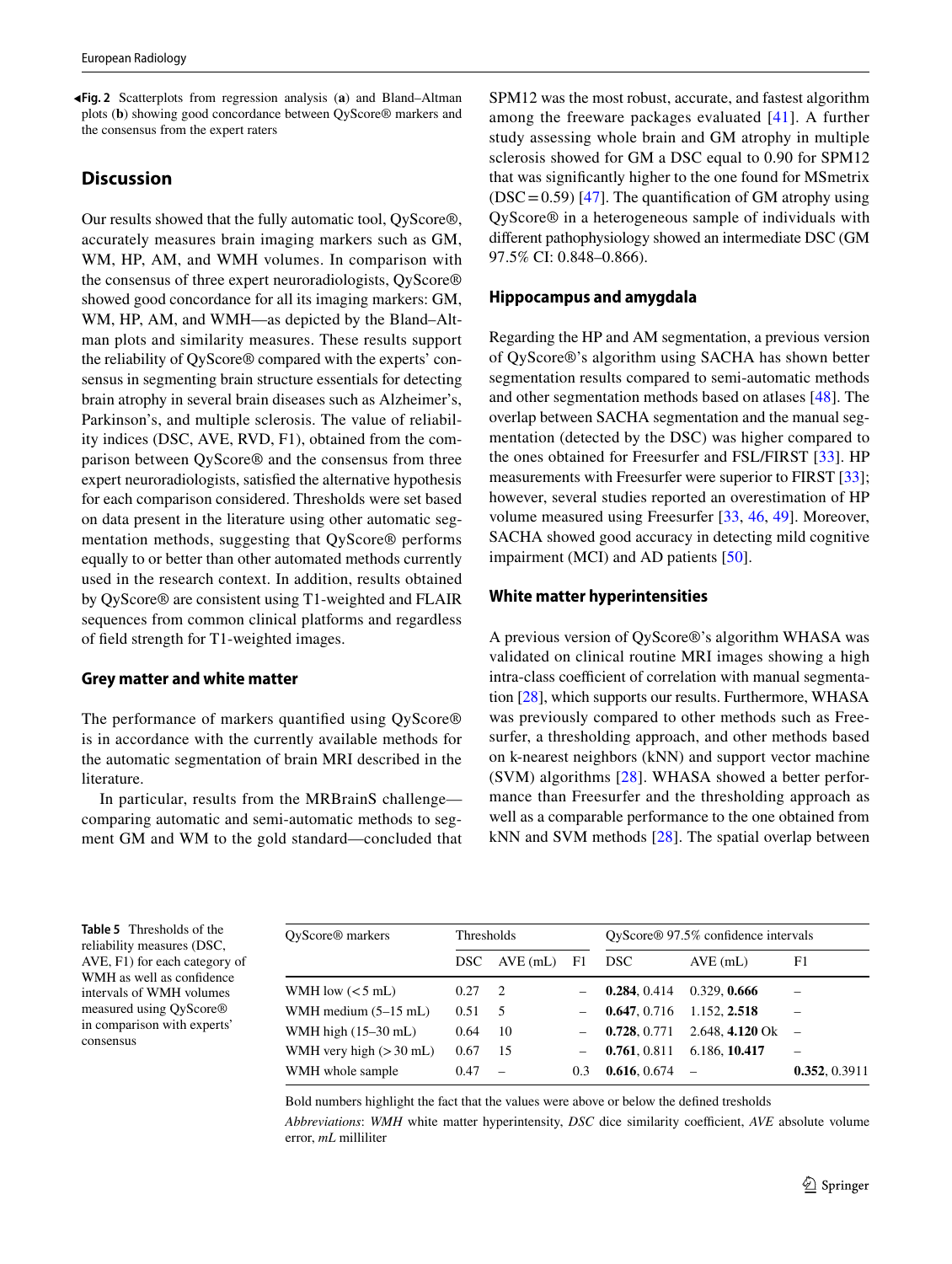WHASA segmentation and manual segmentation was higher compared to the spatial overlap that was found between established automatic methods and manual segmentation [\[51\]](#page-12-10).

## **Implications of the use of automatic algorithms and medical devices in clinical routine**

Several medical devices measuring brain imaging markers for neurological diseases are currently available [\[51–](#page-12-10)[55](#page-12-11)]. However, multiple elements prevent the comparison between QyScore® performances and other devices due to (i) diferent indices of reliability used for their validation [[54\]](#page-12-12), (ii) the use of different validation methods  $[53, 56]$  $[53, 56]$  $[53, 56]$  $[53, 56]$  $[53, 56]$ , and (iii) heterogeneous target populations among studies (exclusively young healthy controls, or MS or AD patients only) [\[51,](#page-12-10) [53](#page-12-13), [54](#page-12-12)].

Volumetric MRI measures (such as the HP or GM volume) have been proposed as surrogate markers of in vivo brain atrophy and neurodegeneration [\[57](#page-12-15), [58\]](#page-12-16) and might be used for the early diagnosis, monitoring, and secondary outcome in clinical trials for several neurological diseases. An additional advantage of measuring brain atrophy in clinical trials is that fewer subjects need to be included [[59](#page-12-17), [60](#page-12-18)].

In line with our evidence, a recent research study has also demonstrated that quantitative reports, alongside routine visual MRI assessment, improves sensitivity and accuracy for detecting volume loss in AD compared to visual assessment alone [\[61](#page-12-19)].

Gold standard methods, such as manual tracing, are diffcult, time-consuming and prone to inter- and intra-rater variability. In contrast, automatic methods have the obvious advantage of being consistent and fast compared to manual or semi-automatic methods [\[62](#page-12-20)]. For this reason, the validation of automated measures of MRI brain segmentation is of substantial importance to support practitioners in clinical settings and pharmacological companies in the context of new drug development [[46\]](#page-12-5).

Thanks to the reliability of the main results presented in the present manuscript, QyScore® has been considered suitable by regulatory bodies worldwide (CE and FDA). The panel of MRI markers (GM, WM, HP, AM, and WMH volumes) measured by QyScore® can support clinicians in the diagnosis and monitoring of clinical progression of neurological diseases such as MCI and AD dementia, MS, Parkinson's, and other neurodegenerative disorders. However, the clinicians make the fnal clinical decision based on their expert review of the QyScore® results.

The automated measure of MRI markers allowing fast segmentation of brain volumes and WMH (15 min) overcomes the time-consuming and subjective nature of the manual approach. QyScore® has reliable markers that can be implemented in clinical trials as primary/secondary outcomes to investigate the disease-modifying efect of treatments. In this regard, the HP atrophy measured using SACHA was already employed as the primary endpoint in a clinical trial aimed at investigating the efficacy of donepezil treatment in suspected prodromal AD patients [[9\]](#page-11-1).

Furthermore, QyScore® results can be incorporated into the clinical reports—providing additional neuroimaging information to clinicians that may be employed during their clinical and radiological assessments. QyScore® outputs can assist clinicians in the clinical diagnosis and monitoring, as well as in the choice of the most appropriate treatment in clinical practice.

## **Study limitations**

Some limitations of the present study should be considered. The current version of the QyScore® algorithm for GM segmentation is not optimized for the exclusion of white matter lesions. In this regard, review of results is required before considering their use for clinical reports. This functionality will be included in a future update of the software. QyScore® algorithms have been mainly validated on opensource research cohorts, and further studies are ongoing in a clinical routine setting. A direct comparison with other medical devices, test–retest, and longitudinal data is also needed.

# **Conclusions**

QyScore® provides reliable automatic segmentation of brain structures compared to the experts' consensus and other semi-automatic and automatic software described in the literature. Our results support the implementation of medical devices, such as QyScore® using neuroimaging methods, in clinical routine for supporting the diagnosis and monitoring of brain disorders.

QyScore® markers could also be implemented in clinical trials to test the efficacy of new drugs for neurological diseases. Reliable measures of brain atrophy and white matter hyperintensities, such as the ones provided by QyScore®, will help us move into more personalized and evidence-based medicine for neurological diseases. Further retrospective and prospective validation studies, as well as test–retest reliability studies, are currently ongoing on real-world data to demonstrate the diagnostic performance and the clinical impact of using QyScore® in neurological disorders.

**Supplementary Information** The online version contains supplementary material available at<https://doi.org/10.1007/s00330-021-08385-9>.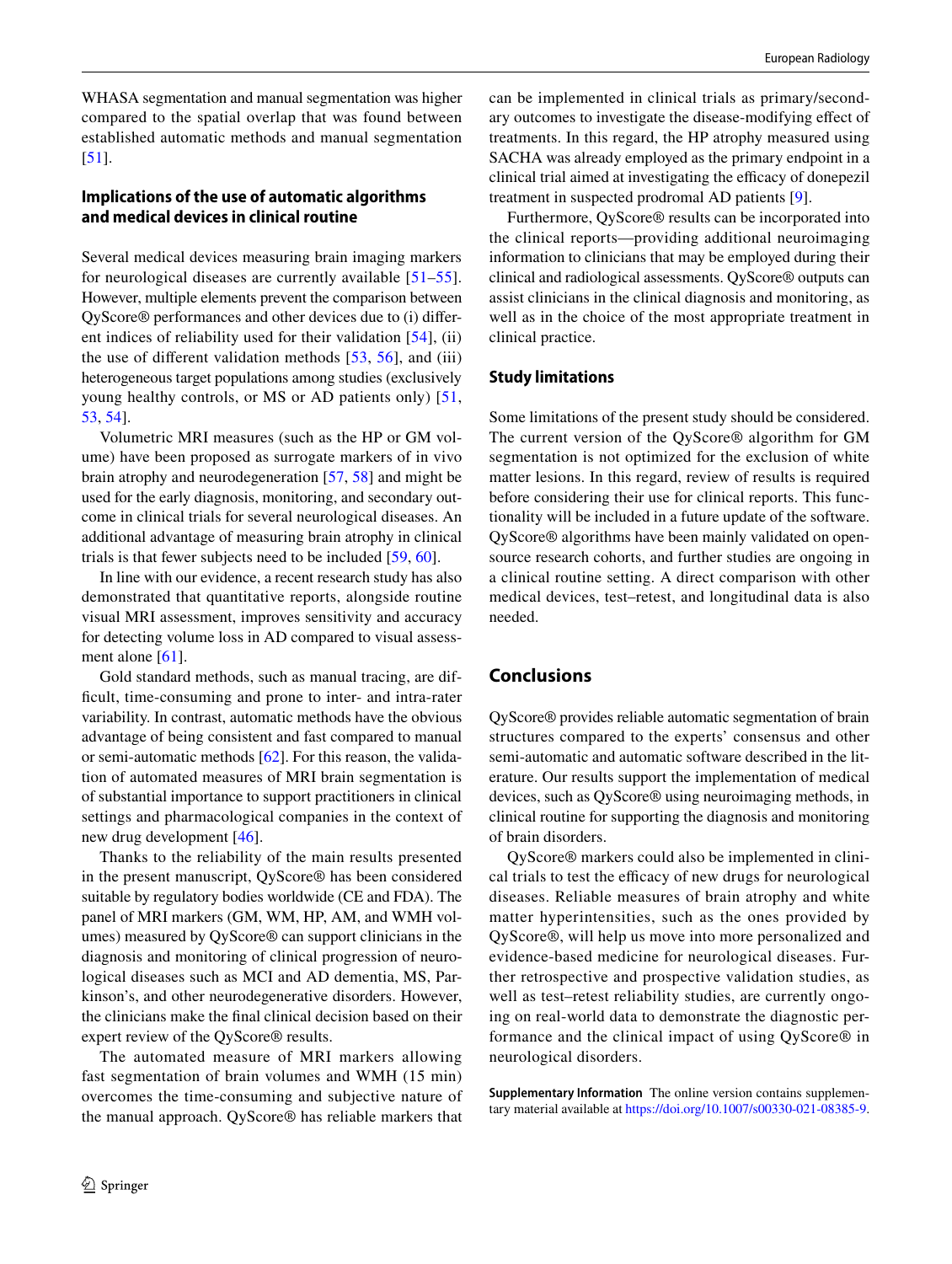**Acknowledgements** Data collection and sharing for this project was funded by the Alzheimer's Disease Neuroimaging Initiative (ADNI) (National Institutes of Health Grant U01 AG024904) and DOD ADNI (Department of Defense award number W81XWH-12-2-0012). ADNI is funded by the National Institute on Aging, the National Institute of Biomedical Imaging and Bioengineering, and through generous contributions from the following: AbbVie, Alzheimer's Association; Alzheimer's Drug Discovery Foundation; Araclon Biotech; BioClinica, Inc.; Biogen; Bristol-Myers Squibb Company; CereSpir, Inc.; Cogstate; Eisai Inc.; Elan Pharmaceuticals, Inc.; Eli Lilly and Company; EuroImmun; F. Hoffmann-La Roche Ltd. and its affiliated company Genentech, Inc.; Fujirebio; GE Healthcare; IXICO Ltd.; Janssen Alzheimer Immunotherapy Research & Development, LLC.; Johnson & Johnson Pharmaceutical Research & Development LLC.; Lumosity; Lundbeck; Merck & Co., Inc.; Meso Scale Diagnostics, LLC.; NeuroRx Research; Neurotrack Technologies; Novartis Pharmaceuticals Corporation; Pfzer Inc.; Piramal Imaging; Servier; Takeda Pharmaceutical Company; and Transition Therapeutics. The Canadian Institutes of Health Research is providing funds to support ADNI clinical sites in Canada. Private sector contributions are facilitated by the Foundation for the National Institutes of Health [\(www.fnih.org\)](http://www.fnih.org). The grantee organization is the Northern California Institute for Research and Education, and the study is coordinated by the Alzheimer's Therapeutic Research Institute at the University of Southern California. ADNI data are disseminated by the Laboratory for Neuro Imaging at the University of Southern California. Part of the data used in the present manuscript were provided in part by OASIS: cross-sectional—principal investigators D. Marcus, R. Buckner, J. Csernansky, J. Morris, P50 AG05681, P01 AG03991, P01 AG026276, R01 AG021910, P20 MH071616, U24 RR021382. Data used in the preparation of this article were obtained from the Parkinson's Progression Markers Initiative (PPMI) database ([www.ppmi-info.org/data](http://www.ppmi-info.org/data)). For up-to-date information on the study, visit [www.ppmi-info.org.](http://www.ppmi-info.org) PPMI—a public-private partnership—is funded by the Michael J. Fox Foundation for Parkinson's Research and funding partners, including (list the full names of all of the PPMI funding partners found at [www.ppmi-info.org/fundingpartners\)](http://www.ppmi-info.org/fundingpartners). Data collection and sharing for this project was funded by the Frontotemporal Lobar Degeneration Neuroimaging Initiative (National Institutes of Health Grant R01 AG032306). The study is coordinated through the University of California, San Francisco, Memory and Aging Center. FTLDNI data are disseminated by the Laboratory for Neuro Imaging at the University of Southern California. The ANMerge update of the AddNeroMed data has received partial support from the Innovative Medicines Initiative Joint Undertaking "AETIONOMY" under grant agreement no. 115568, resources of which are composed of fnancial contribution from the European Union's Seventh Framework Programme (FP7/2007-2013) and EFPIA companies' in kind contribution. The update of the original AddNeuroMed data was conducted by Colin Birkenbihl, Sarah Westwood, Liu Shi, Alejo Nevado-Holgado, EricWestman, Simon Lovestone, and Martin Hofmann-Apitius. Part of the data used in the present manuscript come from the REACTIV Study; we acknowledge Dr. Delphine Lamargue-Hamel, principal investigator of the REACTIV study, and Dr. Mathilde Deloire, clinical research coordinator and the professor Aurélie Ruet team leader.

Data used in preparation of this article were obtained from the Frontotemporal Lobar Degeneration Neuroimaging Initiative (FTLDNI) database. The investigators at NIFD/FTLDNI contributed to the design and implementation of FTLDNI and/or provided data, but did not participate in analysis or writing of this report (unless otherwise listed). The FTLDNI investigators included the following individuals:

Howard Rosen; University of California, San Francisco (PI)

Bradford C. Dickerson; Harvard Medical School and Massachusetts General Hospital

Kimoko Domoto-Reilly; University of Washington School of Medicine

David Knopman; Mayo Clinic, Rochester

Bradley F. Boeve; Mayo Clinic Rochester Adam L. Boxer; University of California, San Francisco John Kornak; University of California, San Francisco Bruce L. Miller; University of California, San Francisco William W. Seeley; University of California, San Francisco Maria-Luisa Gorno-Tempini; University of California, San Francisco Scott McGinnis; University of California, San Francisco

Maria Luisa Mandelli; University of California, San Francisco

**Funding** The authors state that this work has not received any funding.

#### **Declarations**

**Guarantor** The scientific guarantor of this publication is Enrica Cavedo.

**Conflict of interest** EC, PT, and CLS are employees of Qynapse. UT, JBM, and AM are not currently employees of Qynapse. This work has been performed during their previous position at Qynapse. FG, PKS, and FC served as consultants/advisors for Qynapse. CD, FG, DH, NP, SS, and DD have nothing to disclose.

**Statistics and biometry** One of the authors has signifcant statistical expertise.

**Informed consent** Written informed consent was obtained from all subjects (patients) in this study.

**Ethical approval** Institutional review board approval was obtained.

**Study subjects or cohorts overlap** Some study subjects or cohorts have been previously reported in previous studies for the all the public available cohorts cited in the Manuscript.

#### **Methodology**

- retrospective
- cross-sectional study
- multicenter study

**Open Access** This article is licensed under a Creative Commons Attribution 4.0 International License, which permits use, sharing, adaptation, distribution and reproduction in any medium or format, as long as you give appropriate credit to the original author(s) and the source, provide a link to the Creative Commons licence, and indicate if changes were made. The images or other third party material in this article are included in the article's Creative Commons licence, unless indicated otherwise in a credit line to the material. If material is not included in the article's Creative Commons licence and your intended use is not permitted by statutory regulation or exceeds the permitted use, you will need to obtain permission directly from the copyright holder. To view a copy of this licence, visit<http://creativecommons.org/licenses/by/4.0/>.

## **References**

- <span id="page-10-0"></span>1. DiLuca M, Olesen J (2014) The Cost of brain diseases: a burden or a challenge? Neuron 82:1205–1208. [https://doi.org/10.1016/j.](https://doi.org/10.1016/j.neuron.2014.05.044) [neuron.2014.05.044](https://doi.org/10.1016/j.neuron.2014.05.044)
- <span id="page-10-1"></span>2. Feigin VL, Nichols E, Alam T et al (2019) Global, regional, and national burden of neurological disorders, 1990–2016: a systematic analysis for the Global Burden of Disease Study 2016. Lancet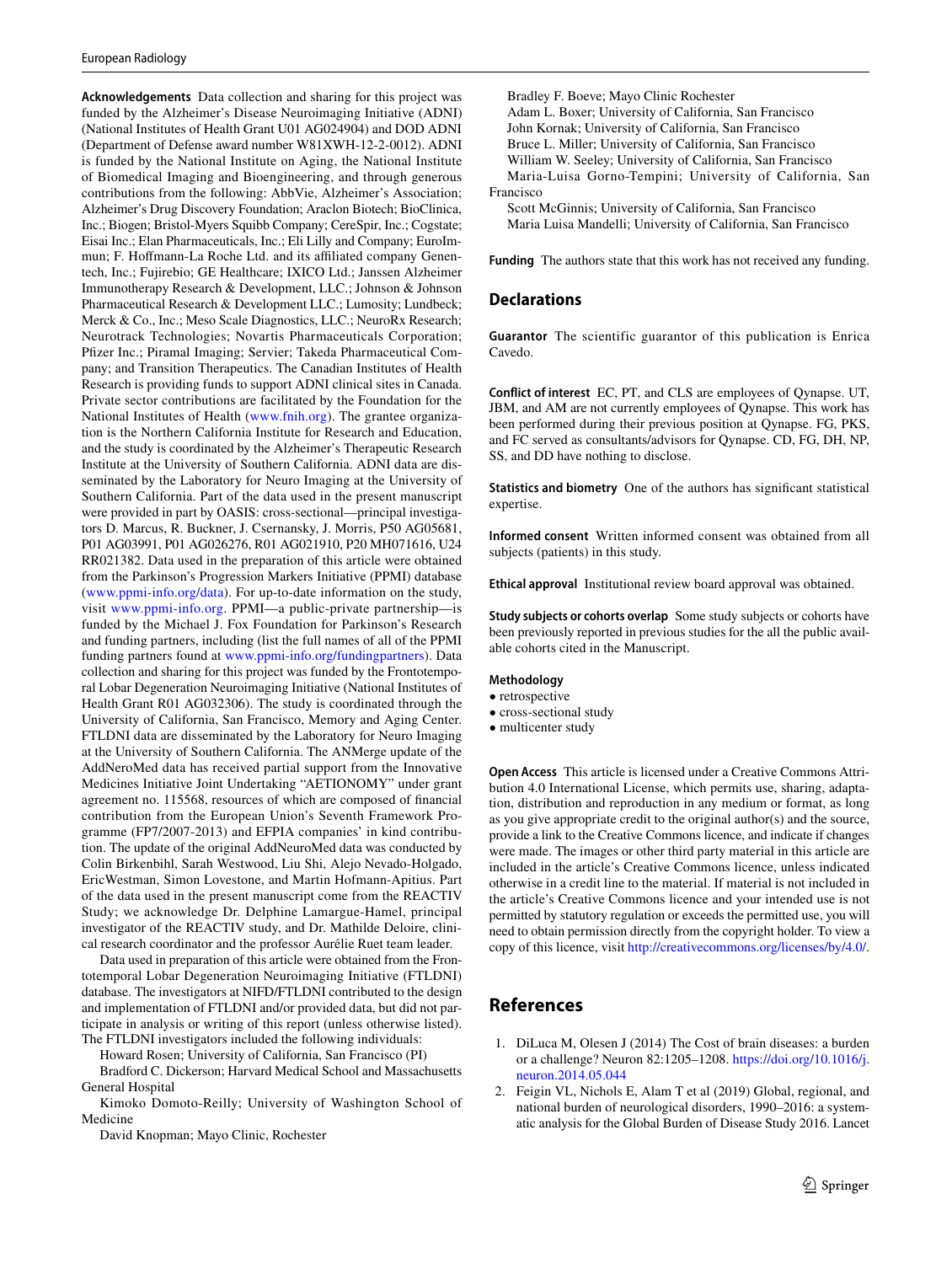Neurol 18:459–480. [https://doi.org/10.1016/S1474-4422\(18\)](https://doi.org/10.1016/S1474-4422(18)30499-X) [30499-X](https://doi.org/10.1016/S1474-4422(18)30499-X)

- <span id="page-11-6"></span>3. Lockhart SN, DeCarli C (2014) Structural imaging measures of brain aging. Neuropsychol Rev 24:271–289. [https://doi.org/10.](https://doi.org/10.1007/s11065-014-9268-3) [1007/s11065-014-9268-3](https://doi.org/10.1007/s11065-014-9268-3)
- <span id="page-11-7"></span>4. Dill V, Franco AR, Pinho MS (2015) Automated methods for hippocampus segmentation: the evolution and a review of the state of the art. Neuroinformatics 13:133–150. [https://doi.org/10.1007/](https://doi.org/10.1007/s12021-014-9243-4) [s12021-014-9243-4](https://doi.org/10.1007/s12021-014-9243-4)
- 5. Teipel SJ, Grothe M, Lista S, Toschi N, Garaci FG,Hampel H (2013) Relevance of magnetic resonance imaging for early detection and diagnosis of Alzheimer disease. Med Clin North Am 97:399–424.<https://doi.org/10.1016/j.mcna.2012.12.013>
- <span id="page-11-8"></span>6. Egger C, Opfer R, Wang C et al (2017) MRI FLAIR lesion segmentation in multiple sclerosis: does automated segmentation hold up with manual annotation? Neuroimage Clin 13:264–270. <https://doi.org/10.1016/j.nicl.2016.11.020>
- <span id="page-11-0"></span>7. Jessen F, Hampel H (2009) MRI as a surrogate marker in clinical trials in Alzheimer's disease. Oxford University Press
- 8. Albert MS, DeKosky ST, Dickson D et al (2011) The diagnosis of mild cognitive impairment due to Alzheimer's disease: recommendations from the National Institute on Aging-Alzheimer's Association workgroups on diagnostic guidelines for Alzheimer's disease. Alzheimers Dement 7:270–279. [https://doi.org/10.1016/j.](https://doi.org/10.1016/j.jalz.2011.03.008) [jalz.2011.03.008](https://doi.org/10.1016/j.jalz.2011.03.008)
- <span id="page-11-1"></span>9. Dubois B, Chupin M, Hampel H et al (2015) Donepezil decreases annual rate of hippocampal atrophy in suspected prodromal Alzheimer's disease. Alzheimers Dement 11:1041-1049. [https://doi.](https://doi.org/10.1016/j.jalz.2014.10.003) [org/10.1016/j.jalz.2014.10.003](https://doi.org/10.1016/j.jalz.2014.10.003)
- <span id="page-11-2"></span>10. Petersen RC, Aisen PS, Beckett LA et al (2010) Alzheimer's Disease Neuroimaging Initiative (ADNI). Neurology 74:201–209. <https://doi.org/10.1212/WNL.0b013e3181cb3e25>
- <span id="page-11-3"></span>11. Marek K, Chowdhury S, Siderowf A et al (2018) The Parkinson's progression markers initiative (PPMI) - establishing a PD biomarker cohort. Ann Clin Transl Neurol 5:1460–1477. [https://doi.](https://doi.org/10.1002/acn3.644) [org/10.1002/acn3.644](https://doi.org/10.1002/acn3.644)
- <span id="page-11-4"></span>12. Frisoni GB, Henneman WJP, Weiner MW et al (2008) The pilot European Alzheimer's Disease Neuroimaging Initiative of the European Alzheimer's Disease Consortium. Alzheimers Dement 4:255–264.<https://doi.org/10.1016/j.jalz.2008.04.009>
- <span id="page-11-5"></span>13. Cavedo E, Redolf A, Angeloni F et al (2014) The Italian Alzheimer's Disease Neuroimaging Initiative (I-ADNI): validation of structural MR imaging. J Alzheimers Dis JAD 40:941–952. <https://doi.org/10.3233/JAD-132666>
- <span id="page-11-9"></span>14. Marcus DS, Wang TH, Parker J, Csernansky JG, Morris JC, Buckner RL (2007) Open Access Series of Imaging Studies (OASIS): cross-sectional MRI data in young, middle aged, nondemented, and demented older adults. J Cogn Neurosci 19:1498–1507. <https://doi.org/10.1162/jocn.2007.19.9.1498>
- <span id="page-11-10"></span>15. Landman BA, Huang AJ, Giford A et al (2011) Multi-parametric neuroimaging reproducibility: a 3-T resource study. Neuroimage 54:2854–2866.<https://doi.org/10.1016/j.neuroimage.2010.11.047>
- <span id="page-11-11"></span>16. Birkenbihl C, Westwood S, Shi L et al (2020) ANMerge: a comprehensive and accessible Alzheimer's disease patient-level dataset. J Alzheimers Dis 79(1):423–431
- <span id="page-11-12"></span>17. Lesjak Ž, Galimzianova A, Koren A et al (2018) A novel public MR image dataset of multiple sclerosis patients with lesion segmentations based on multi-rater consensus. Neuroinformatics 16:51–63. <https://doi.org/10.1007/s12021-017-9348-7>
- <span id="page-11-13"></span>18. McKhann G, Drachman D, Folstein M, Katzman R, Price D, Stadlan EM (1984) Clinical diagnosis of Alzheimer's disease: report of the NINCDS-ADRDA Work Group under the auspices of Department of Health and Human Services Task Force on Alzheimer's Disease. Neurology 34:939–944. [https://doi.org/10.1212/wnl.](https://doi.org/10.1212/wnl.34.7.939) [34.7.939](https://doi.org/10.1212/wnl.34.7.939)
- <span id="page-11-14"></span>19. Rascovsky K, Hodges JR, Knopman D et al (2011) Sensitivity of revised diagnostic criteria for the behavioural variant of frontotemporal dementia. Brain J Neurol 134:2456–2477. [https://doi.](https://doi.org/10.1093/brain/awr179) [org/10.1093/brain/awr179](https://doi.org/10.1093/brain/awr179)
- <span id="page-11-15"></span>20. Polman CH, Reingold SC, Banwell B et al (2011) Diagnostic criteria for multiple sclerosis: 2010 revisions to the McDonald criteria. Ann Neurol 69:292–302.<https://doi.org/10.1002/ana.22366>
- <span id="page-11-16"></span>21. Pini L, Pievani M, Bocchetta M et al (2016) Brain atrophy in Alzheimer's disease and aging. Ageing Res Rev 30:25–48. [https://](https://doi.org/10.1016/j.arr.2016.01.002) [doi.org/10.1016/j.arr.2016.01.002](https://doi.org/10.1016/j.arr.2016.01.002)
- 22. Teipel S, Kilimann I, Thyrian JR, Kloppel S, Hofmann W (2018) Potential role of neuroimaging markers for early diagnosis of dementia in primary care. Curr Alzheimer Res 15:18–27. [https://](https://doi.org/10.2174/1567205014666170908093846) [doi.org/10.2174/1567205014666170908093846](https://doi.org/10.2174/1567205014666170908093846)
- 23. Delgado-Alvarado M, Gago B, Navalpotro-Gomez I, Jiménez-Urbieta H, Rodriguez-Oroz MC (2016) Biomarkers for dementia and mild cognitive impairment in Parkinson's disease. Mov Disord 31:861–881.<https://doi.org/10.1002/mds.26662>
- <span id="page-11-17"></span>24. Louapre C, Bodini B, Lubetzki C, Léoraha F, Brunoa S (2017) Imaging markers of multiple sclerosis prognosis. Curr Opin Neurol 30:231–236. [https://doi.org/10.1097/WCO.0000000000](https://doi.org/10.1097/WCO.0000000000000456) [000456](https://doi.org/10.1097/WCO.0000000000000456)
- <span id="page-11-18"></span>25. Guo C, Ferreira D, Fink K, Westman E, Granberg T (2019) Repeatability and reproducibility of FreeSurfer, FSL-SIENAX and SPM brain volumetric measurements and the efect of lesion flling in multiple sclerosis. Eur Radiol 29:1355–1364. [https://doi.](https://doi.org/10.1007/s00330-018-5710-x) [org/10.1007/s00330-018-5710-x](https://doi.org/10.1007/s00330-018-5710-x)
- <span id="page-11-19"></span>26. Chupin M, Mukuna-Bantumbakulu AR, Hasboun D et al (2007) Anatomically constrained region deformation for the automated segmentation of the hippocampus and the amygdala: Method and validation on controls and patients with Alzheimer's disease. Neuroimage 34:996–1019. [https://doi.org/10.1016/j.neuroimage.2006.](https://doi.org/10.1016/j.neuroimage.2006.10.035) [10.035](https://doi.org/10.1016/j.neuroimage.2006.10.035)
- <span id="page-11-20"></span>27. Chupin M, Hammers A, Liu RSN et al (2009) Automatic segmentation of the hippocampus and the amygdala driven by hybrid constraints: method and validation. Neuroimage 46:749–761. [https://](https://doi.org/10.1016/j.neuroimage.2009.02.013) [doi.org/10.1016/j.neuroimage.2009.02.013](https://doi.org/10.1016/j.neuroimage.2009.02.013)
- <span id="page-11-21"></span>28. Samaille T, Fillon L, Cuingnet R et al (2012) Contrast-based fully automatic segmentation of white matter hyperintensities: method and validation. PLoS One 7:e48953. [https://doi.org/10.1371/journ](https://doi.org/10.1371/journal.pone.0048953) [al.pone.0048953](https://doi.org/10.1371/journal.pone.0048953)
- <span id="page-11-22"></span>29. Fischl B (2012) FreeSurfer. Neuroimage 62:774–781. [https://doi.](https://doi.org/10.1016/j.neuroimage.2012.01.021) [org/10.1016/j.neuroimage.2012.01.021](https://doi.org/10.1016/j.neuroimage.2012.01.021)
- <span id="page-11-23"></span>30. Warfeld SK, Zou KH, Wells WM (2004) Simultaneous truth and performance level estimation (STAPLE): an algorithm for the validation of image segmentation. IEEE Trans Med Imaging 23:903–921.<https://doi.org/10.1109/TMI.2004.828354>
- <span id="page-11-24"></span>31. Schmidt P, Gaser C, Arsic M et al (2012) An automated tool for detection of FLAIR-hyperintense white-matter lesions in Multiple Sclerosis. Neuroimage 59:3774–3783. [https://doi.org/10.1016/j.](https://doi.org/10.1016/j.neuroimage.2011.11.032) [neuroimage.2011.11.032](https://doi.org/10.1016/j.neuroimage.2011.11.032)
- <span id="page-11-25"></span>32. Guindon B, Zhang Y  $(2017)$  Application of the dice coefficient to accuracy assessment of object-based image classifcation. Can J Remote Sens 43:48–61. [https://doi.org/10.1080/07038992.2017.](https://doi.org/10.1080/07038992.2017.1259557) [1259557](https://doi.org/10.1080/07038992.2017.1259557)
- <span id="page-11-28"></span>33. Morey RA, Petty CM, Xu Y et al (2009) A comparison of automated segmentation and manual tracing for quantifying hippocampal and amygdala volumes. Neuroimage 45:855–866. <https://doi.org/10.1016/j.neuroimage.2008.12.033>
- <span id="page-11-27"></span>34. Commowick O, Istace A, Kain M et al (2018) Objective evaluation of multiple sclerosis lesion segmentation using a data management and processing infrastructure. Sci Rep 8:13650. [https://](https://doi.org/10.1038/s41598-018-31911-7) [doi.org/10.1038/s41598-018-31911-7](https://doi.org/10.1038/s41598-018-31911-7)
- <span id="page-11-26"></span>35. Dice LR (1945) Measures of the amount of ecologic association between species. Ecology 26:297–302. [https://doi.org/10.2307/](https://doi.org/10.2307/1932409) [1932409](https://doi.org/10.2307/1932409)